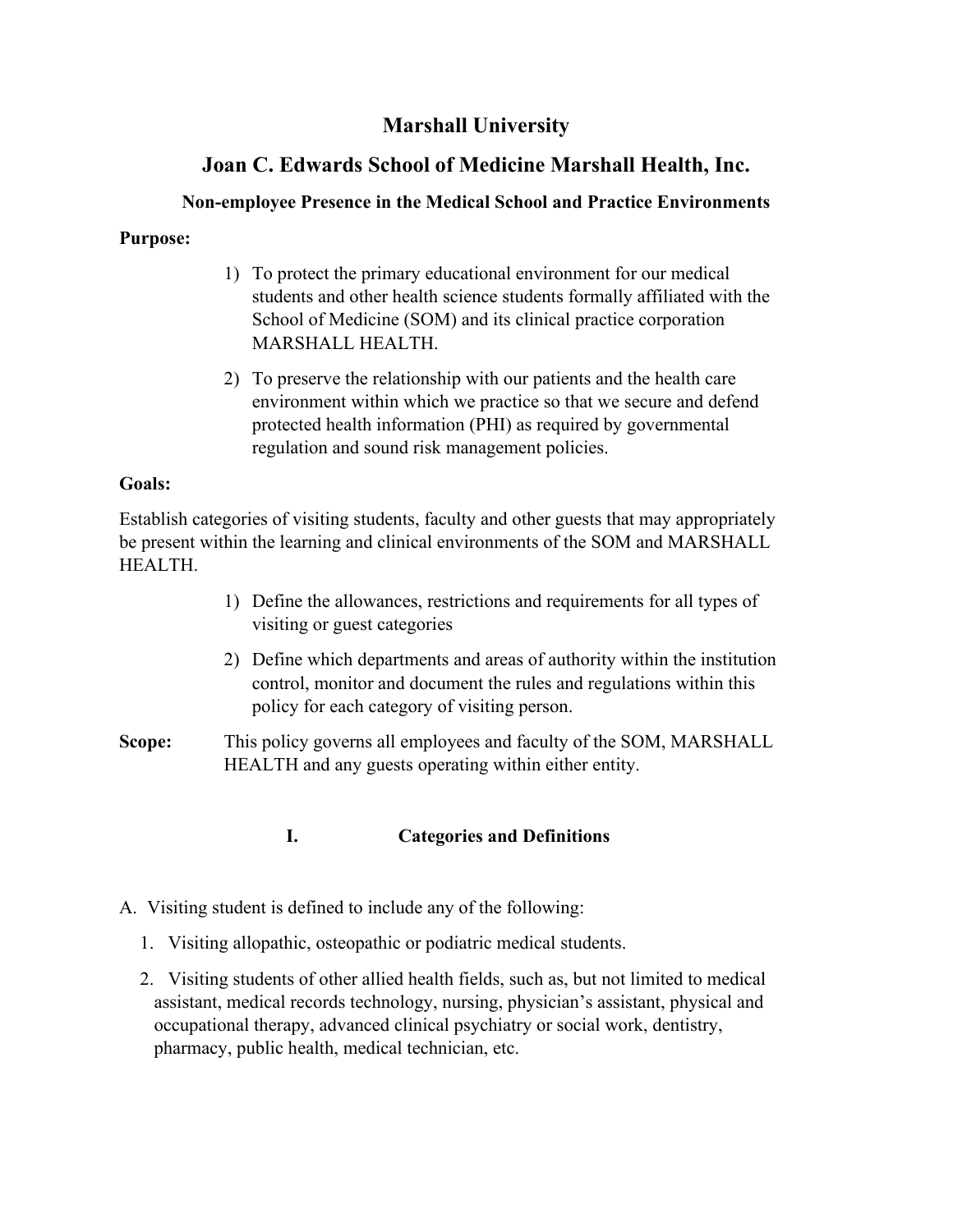- 3. Students who are internal to our university and whose departments have formal arrangements to observe, work or rotate through the SOM will be given first priority for any available slots for learning or observing opportunities.
- 4. The Dean of the SOM and Executive Director of MARSHALL HEALTH will set the limits on an ongoing basis surrounding which students from what programs and from what institutions can actually apply for and be considered for such opportunities.
- 5. This policy covers students as defined above regardless as to whether or not the experience to be gained during the visit is for a formal grade or credit.
- B. A visiting faculty member is defined to include any of the following:
	- 1. A professor or instructor internal to the University System who is assigned shortterm or longer to work within the SOM or MARSHALL HEALTH and may be exposed to clinical data, patients and/or protected health information (PHI).
	- 2. A professor or instructor external to the University System who is invited on campus to teach or work short-term or longer within the SOM or MARSHALL HEALTH and may be exposed to clinical data, patients and/or PHI.
- C. A visiting resident or fellow is defined to include the following:

A post-graduate trainee (PG-1 or higher) in allopathic, osteopathic or podiatric medicine who applies and is approved or is invited to officially train or work within the SOM and/or MARSHALL HEALTH and who may be exposed to clinical data, patients and/or PHI.

D. A volunteer is defined to include the following:

A person who applies and registers to provide non-reimbursed services to a specified department(s) within the SOM or MARSHALL HEALTH and who may be exposed to clinical data, patients and/or PHI. The purpose of this type of activity must be to render services as directed or defined and not to simply "shadow" or do passive "on the job learning" or other types of experiential opportunity. Any department accepting or requesting a volunteer(s) in this category must clearly define the expectations of service/work.

E. A clinical observer role may be considered for an active Marshall University student who has a valid request to fulfill a "Capstone" requirement. These observer positions are not to be automatically granted. The application process must be completed, the sponsoring department must attest to the fact that the medical education of students and residents will not be affected, and the appropriate Dean's office must approve. Clinical observer status is not allowed or sanctioned by the SOM or MARSHALL HEALTH under any other circumstances, unless approved by the SOM Dean or his/her designee.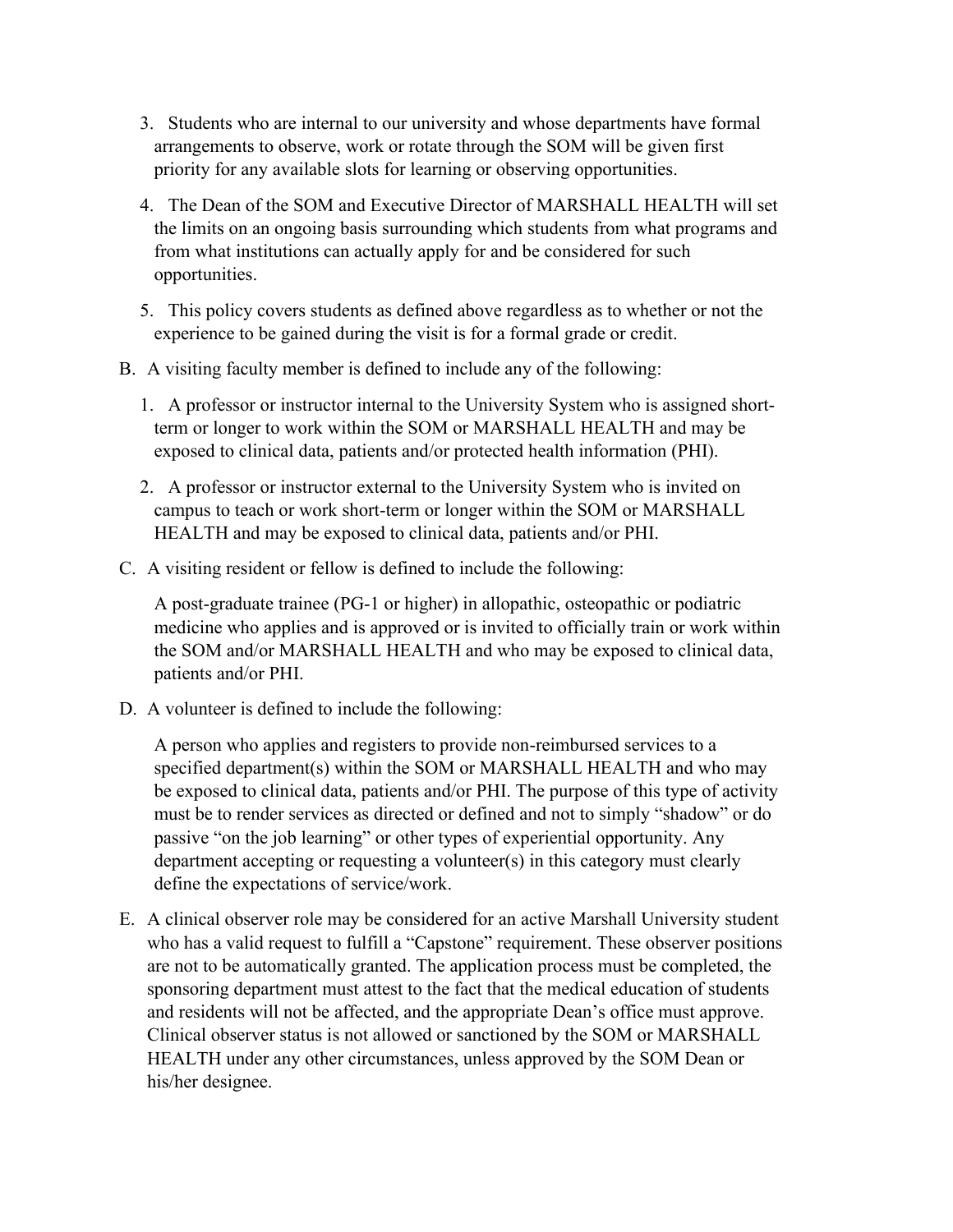- F. Pre-medical Students participating in Clinical Shadowing Experiences is defined as a pre-medical student 16 years of age or older who observes a healthcare professional who provides care to patients. This may occur in varied clinical settings including hospitals, outpatient clinics, and long term care facilities. Observation occurs under the appropriate supervision of a licensed physician or other licensed health care professional. The pre-medical student will never engage in any activity that is considered the practice of medicine. Pre-Medical students will complete the identified protocol and submit to the administrator or their designee of the department in which they will be shadowing for consideration and approval into the shadowing program. Pre-Medical students must complete the requirements for the Clerkship/Observer Program. Requirements and forms can be found at [http://cabellhuntington.org/employment/non-employee-orientation/.](http://cabellhuntington.org/employment/non-employee-orientation/)
- G. An administrative intern is defined as a person enrolled in a Healthcare Administration field of study from Marshall University or another accredited higher education institution. This person may apply through MARSHALL HEALTH Administration for a structured internship or experience, as resources allow.
- H. Vendors (e.g. pharmaceutical representatives, medical supply and device and software salespeople), as well as casual, intermittent visitors to the operation of the SOM and MARSHALL HEALTH are exempt from this policy, though they may fall under other School of Medicine University policy that defines these relationships. Individual departments are encouraged to account for their presence and activity on a daily basis. However, if any vendor would have occasion to need or see, in the course of business, the PHI of the SOM and/or MARSHALL HEALTH, a business associate agreement may need to be signed and on file in the Office of Compliance and Risk Management.

#### **II. Oversight and Control**

- A. The application, approval and oversight of the visiting student role will be handled by the office of the Associate Dean for Academic Affairs. Final authority regarding this role will be held by this Associate Dean subject only to appeal to the Dean of the SOM.
- B. The application, approval and oversight of the visiting faculty role will be handled by the office of the Associate Dean for Clinical Affairs. Final authority regarding this role will be held by this Associate Dean subject only to appeal to the Dean of the SOM.
- C. The application, approval and oversight of the visiting resident and fellow role will be handled by the offices of the Associate Dean for Graduate Medical Education and Associate Dean for External Affairs. Final authority regarding this role will be held by these Deans, subject only to appeal to the Dean of the SOM.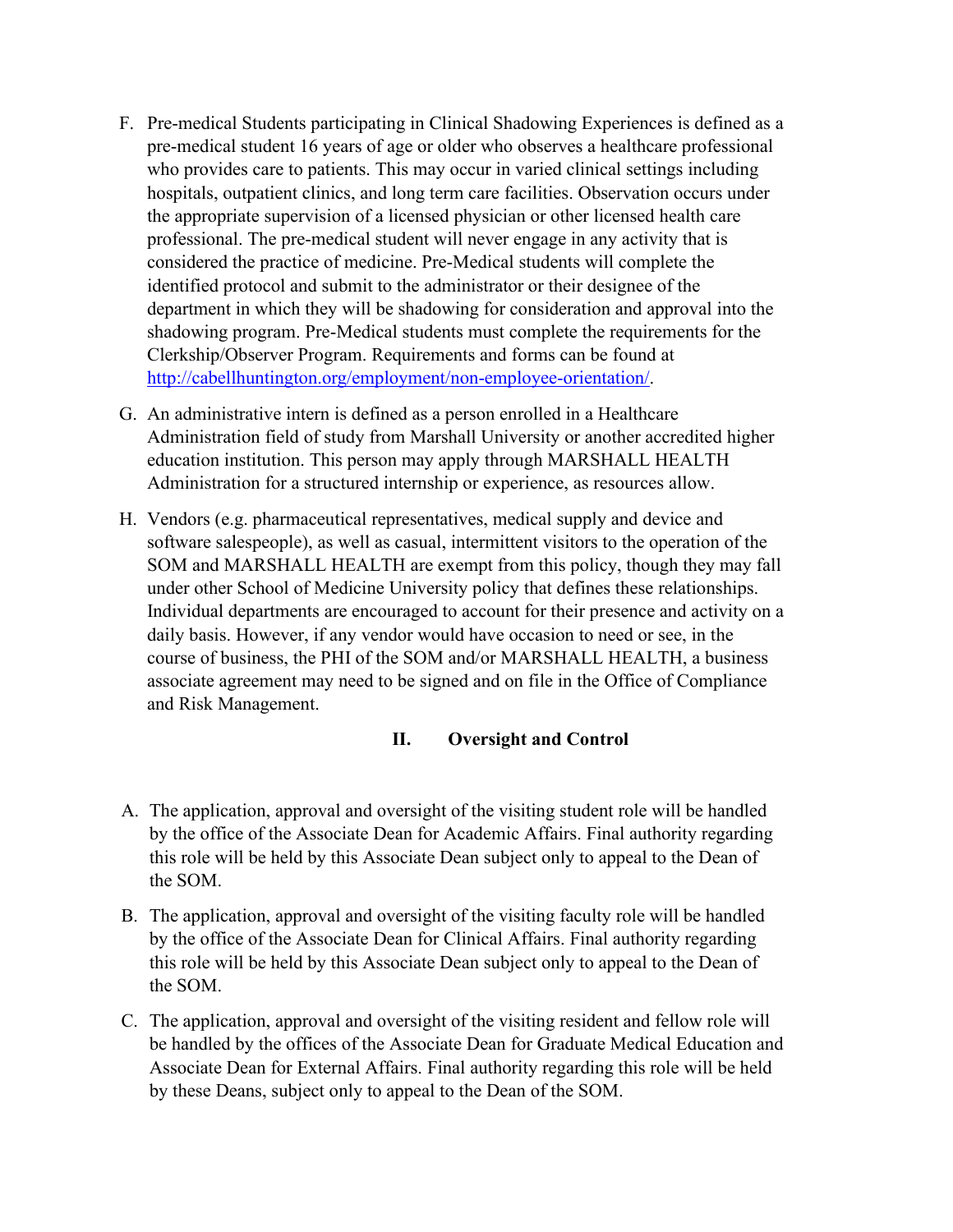D. The application, approval and oversight of the volunteer role and any student in a Healthcare Administration field will be handled by the Office of Compliance and Risk Management, subject only to appeal to the Executive Director of MARSHALL HEALTH or the Dean of the SOM.

#### **III. Regulatory Parameters**

- A. Under no circumstances is a person to be considered a candidate for a visiting status within the SOM and/or MARSHALL HEALTH if they are under the age of 16 years of age. The only exception to this is the category of volunteer, which can be extended down to the age of 14 years of age.
- B. A sponsoring department must attest to the fact that allowing for the experience requested by the person in the visitor category will in no way detract from the required and expected experiences that must first be offered to our own medical students and trainees.
- C. Any person who self-identifies or is identified as someone who comes under the visitor definitions described above must fill out a basic application form (Attachment A). The offices of approval and oversight, as describe in **Section II**  above, may add more specialized application material, as deemed appropriate.
- D. If a specific Department within the SOM or MARSHALL HEALTH is sponsoring a visitor, that application should be forwarded to the appropriate administrative office by the clinical Department Administrator (DA) or an appropriate administrator, if the application comes from a Basic Science Department.
- E. If approved, that Department is responsible for obtaining all of the additional training and paperwork required to allow the process to occur, forwarding a copy of all paperwork to the administrative office giving oversight.
- F. Basic requirements are as follows:
	- 1. If an applicant is in the student category, the student must present proof of immunization and tuberculosis skin-testing status at least equal to that required of this institution's own medical students. This proof may be waived if it is clear that the student's work and/or learning environment does not involve significant patient or blood borne environmental exposure risk.
	- 2. Applicants in the student and resident or fellow category must present proof of medical liability coverage from their home or sponsoring institution.
	- 3. Each student, resident or fellow must undergo a background check based on their classification that meets the current regulations of the institution.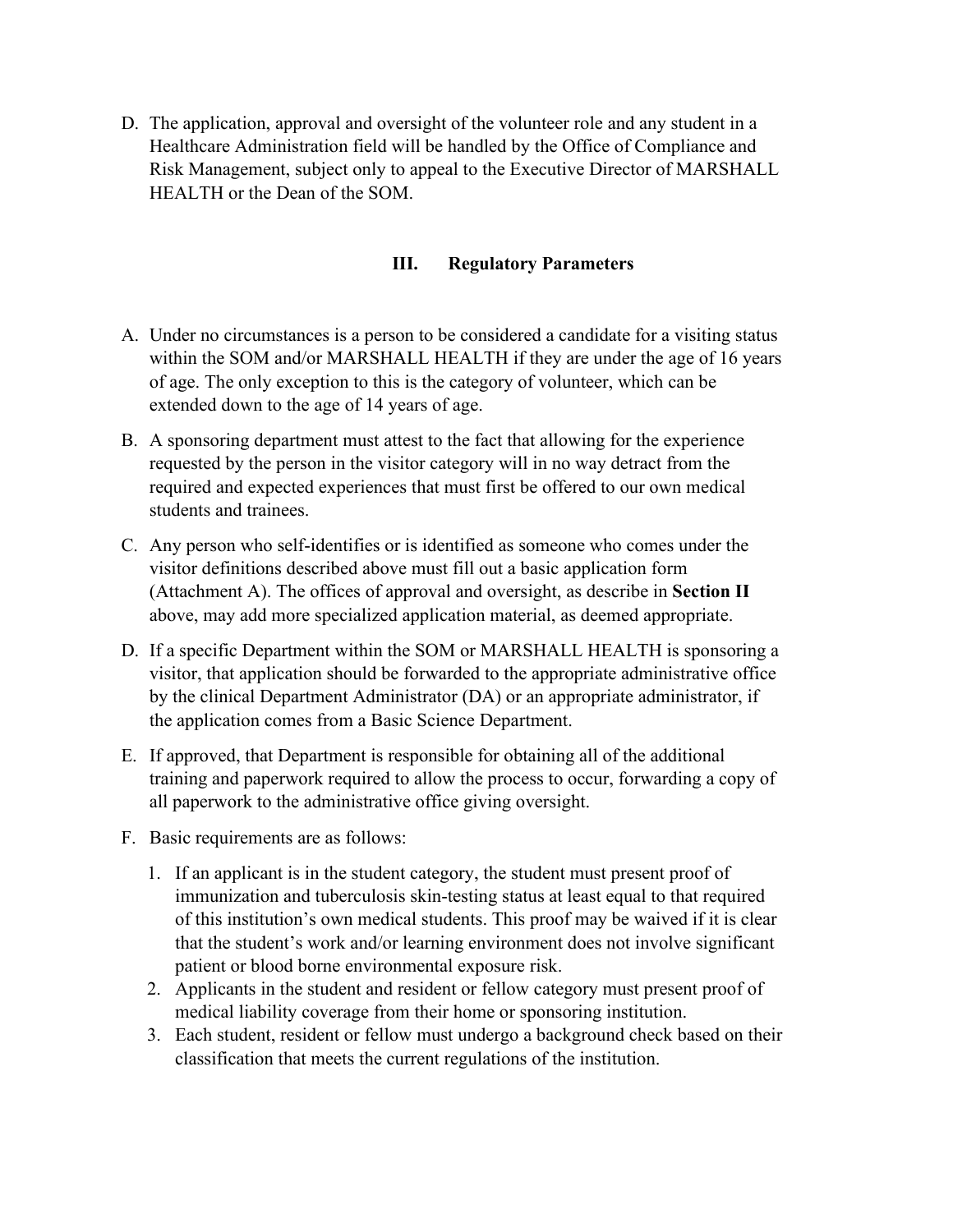- 4. All accepted applicants must sign a Workforce Confidentiality Form (Attachment B) and agree to our institutional privacy and confidentiality policies related to PHI.
- 5. All applicants must be able to produce evidence of federal Health Information Portability and Accountability Act (HIPAA) training or the responsible department must make sure it is provided for them.
- 6. Applicants at risk for exposure to blood borne pathogens (involved in any clinical care or custodial work in clinical care areas) must also either show proof of Occupational and Safety Health Administration (OSHA) training within the last 12 months or be provided such by the responsible department.
- 7. If a visitor is expected to remain within the organizations over 72 hours, an official time-limited name badge with picture identification must be obtained and used. At all times, however, the visitor must be clearly identified with some form of name tag.
- 8. If the privileges granted the visitor involves the use of secure electronic data requiring passwords, the sponsoring department must complete any documentation requirement set forth by the Department of Information Technology and Medical Informatics (DITMI) and show that the passwords are correctly canceled in a timely fashion when the visitor departs.
- 9. So long as paper medical records are created, any visitor who would be allowed to make an entry into a chart should have appropriate samples of signature and initials on file in the relevant Health Information Management (HIM) department.
- 10. Any visitor who is expected to spend more than one week on campus must be more completely oriented to include safety training, institutional emergency and fire plans, etc.
- 11. Visitors should be consistently identified as such to the clients and patients of the SOM and MARSHALL HEALTH, explaining, where appropriate, their role and involvement in the organization. This is particularly true of anyone granted the observer status through the Capstone experience exception. The sponsoring department and faculty member must guarantee that every time an observer is present in patient care or involved with PHI, whether in an ambulatory or acutecare setting, the presence of that observer (specifically cited by name) and the fact that the patient (or surrogate) gave permission for the visitor presence is documented in each record.
- G. Questions surrounding this policy or the details of its requirements should contact the Dean's Staff of the SOM or the Administration of MARSHALL HEALTH as outlined in **Section II** above.

## **Approved by MARSHALL HEALTH Board of Directors: September 18, 2007 Revised: July 28, 2015, Revised August 5, 2021**

Attachment A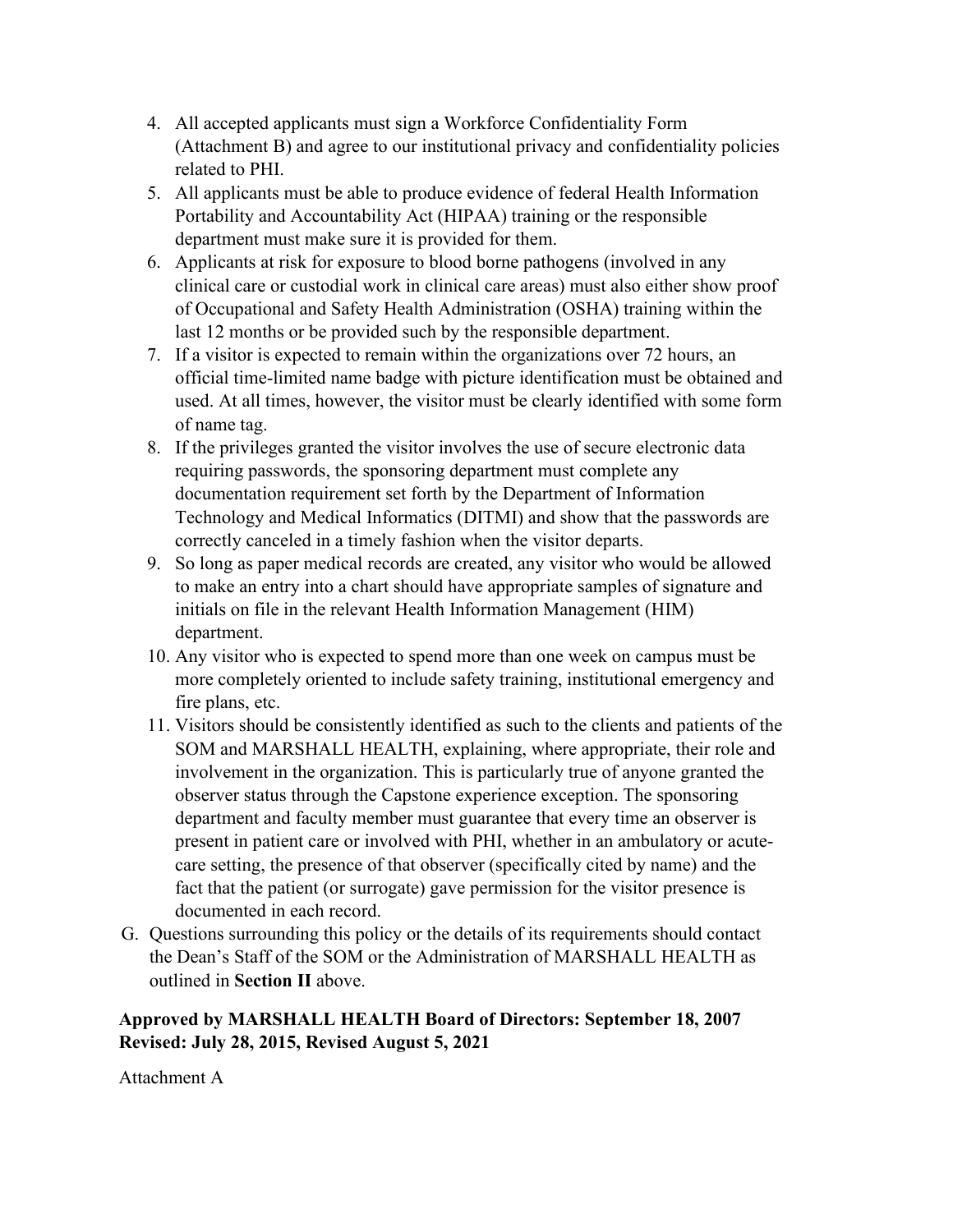# **MARSHALL UNIVERSITY Joan C. Edwards School of Medicine Marshall Health, Inc. APPLICATION for VISITOR STATUS**

**PART I:** (to be filled out by Applicant)

| 1. Applicant Name: 1. 2008                                                                           |  |  |
|------------------------------------------------------------------------------------------------------|--|--|
|                                                                                                      |  |  |
| 3. Date: $\qquad \qquad$                                                                             |  |  |
|                                                                                                      |  |  |
| 5. Category (Circle one): student resident or fellow<br>faculty<br>volunteer<br>observer             |  |  |
|                                                                                                      |  |  |
| 7. Brief description of expected role and activities:                                                |  |  |
|                                                                                                      |  |  |
|                                                                                                      |  |  |
|                                                                                                      |  |  |
| <b>PART II:</b> (to be filled out by sponsoring department)                                          |  |  |
| 1. Faculty or staff member who will be immediately supervising visitor: ________                     |  |  |
| 2. Vaccination and tuberculosis skin status verified (including Hep B): (yes) (no) $(n/a)$           |  |  |
| 3. Verification of medical liability coverage provided by referring institution: (yes) (no)<br>(n/a) |  |  |
| 4. Workforce Confidentiality Form reviewed and signed by applicant: (yes) (no)                       |  |  |
| 5. HIPAA training verified or completed (yes) (no) $(n/a)$ – attach documentation                    |  |  |
| 6. OSHA training verified or completed (yes) (no) $(n/a)$ – attach documentation                     |  |  |
| 7. Picture badge obtained (yes) (no) $(n/a)$                                                         |  |  |
|                                                                                                      |  |  |